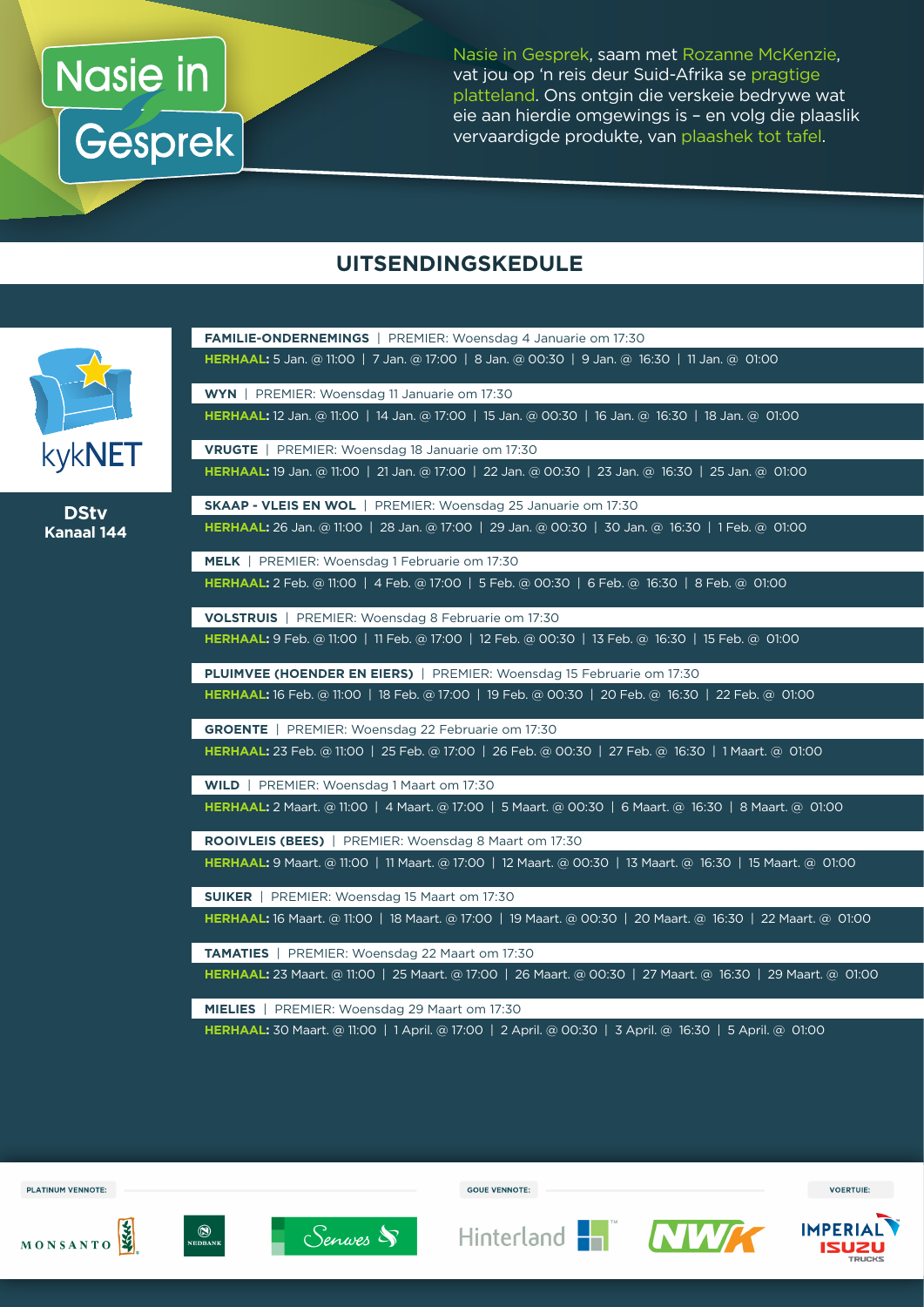Nation in<br>Conversation

Nation in Conversation with Rozanne McKenzie, takes you on a journey through South Africa's beautiful countryside. We explore the various industries that are unique to each area and follow the locally produced products, from farm to table.

#### **BROADCAST SCHEDULE**

|                       | WINE   PREMIER: Monday 16 January at 22:30                         |
|-----------------------|--------------------------------------------------------------------|
|                       | <b>REPEAT:</b> 17 Jan. @ 17:30   19 Jan. @ 12:00                   |
|                       | <b>FRUIT</b>   PREMIER: Monday 23 January at 22:30                 |
| <b>BusinessDay TV</b> | <b>REPEAT:</b> 24 Jan. @ 17:30   26 Jan. @ 12:00                   |
|                       | <b>SHEEP - MEAT AND WOOL</b>   PREMIER: Monday 30 January at 22:30 |
|                       | <b>REPEAT:</b> 31 Jan. @ 17:30   2 Feb. @ 12:00                    |
| <b>DStv</b>           | MILK   PREMIER: Monday 6 February at 22:30                         |
| <b>Channel 412</b>    | <b>REPEAT:</b> 7 Feb. @ 17:30   9 Feb. @ 12:00                     |
|                       | <b>OSTRICH</b>   PREMIER: Monday 13 February at 22:30              |
|                       | <b>REPEAT:</b> 14 Feb. @ 17:30   16 Feb. @ 12:00                   |
|                       | <b>POULTRY</b>   PREMIER: Monday 20 February at 22:30              |
|                       | <b>REPEAT:</b> 21 Feb. @ 17:30   23 Feb. @ 12:00                   |
|                       | <b>VEGETABLES</b>   PREMIER: Monday 27 February at 22:30           |
|                       | <b>REPEAT:</b> 28 Feb. @ 17:30   2 March. @ 12:00                  |
|                       | <b>GAME</b>   PREMIER: Monday 6 March at 22:30                     |
|                       | <b>REPEAT:</b> 7 March. @ 17:30   9 March. @ 12:00                 |
|                       | <b>RED MEAT</b>   PREMIER: Monday 13 March at 22:30                |
|                       | <b>REPEAT:</b> 14 March. @ 17:30   16 March. @ 12:00               |
|                       | <b>SUGAR</b>   PREMIER: Monday 20 March at 22:30                   |
|                       | <b>REPEAT:</b> 21 March. @ 17:30   23 March. @ 12:00               |
|                       | <b>TOMATOES AND AVOCADOS</b>   PREMIER: Monday 27 March at 22:30   |
|                       | <b>REPEAT:</b> 28 March. @ 17:30   30 March. @ 12:00               |
|                       | <b>CORN</b>   PREMIER: Monday 3 April at 22:30                     |
|                       | <b>REPEAT:</b> 4 April. @ 17:30   6 April. @ 12:00                 |
|                       | <b>PANEL DISCUSSION</b>   PREMIER: Monday 10 April at 22:30        |
|                       | <b>REPEAT:</b> 11 April. @ 17:30   13 April. @ 12:00               |



MONSANTO



<sup>(1)</sup><br>Nedbank



**GOLD PARTNERS:** 





VEHICLE SPONSOR: